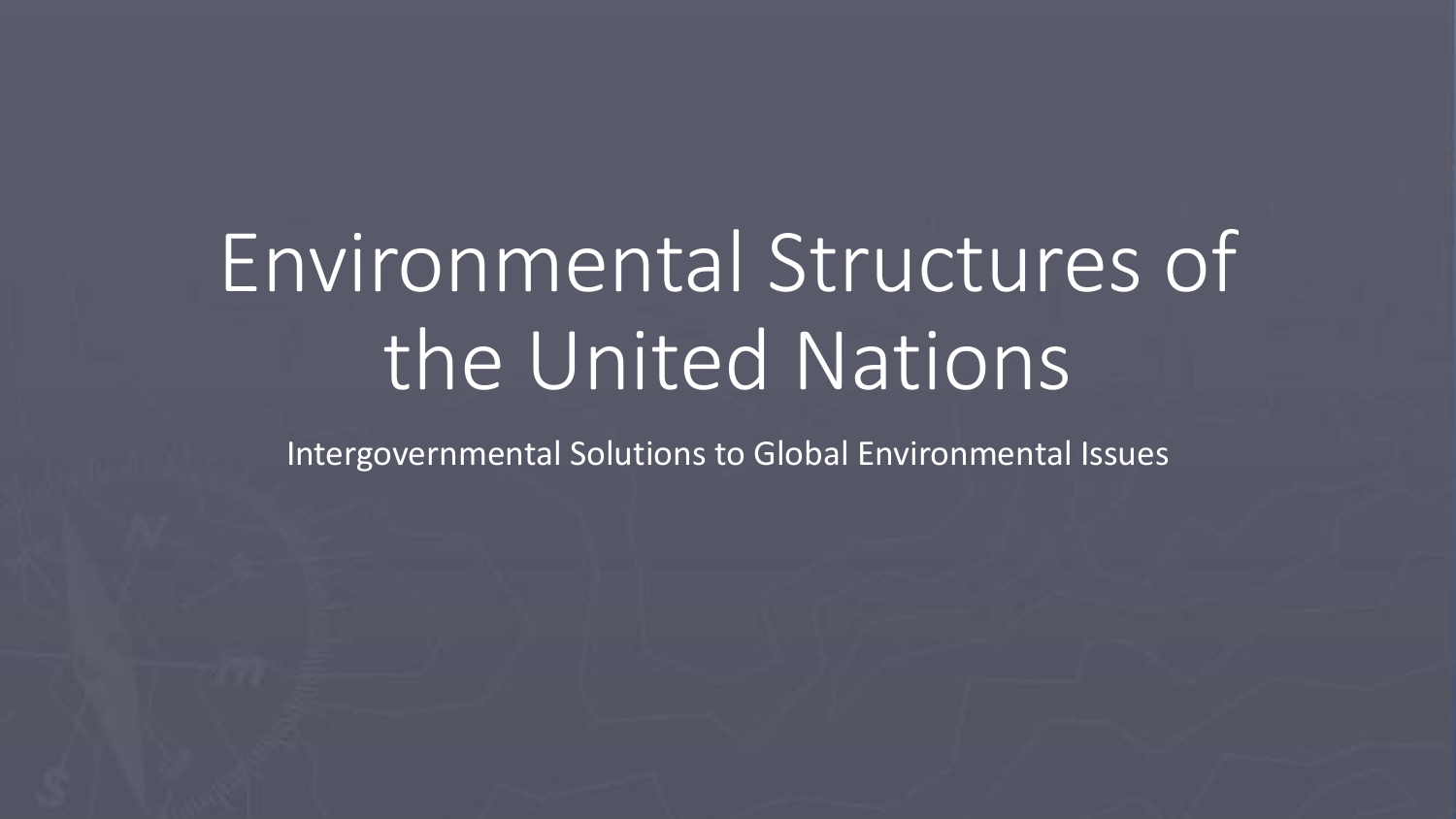#### Background of the United Nations

- Created following World War II as an international governmental body meant to solve global issues before they escalate
- Can not establish laws for countries, can only pass resolutions when individual countries must then implement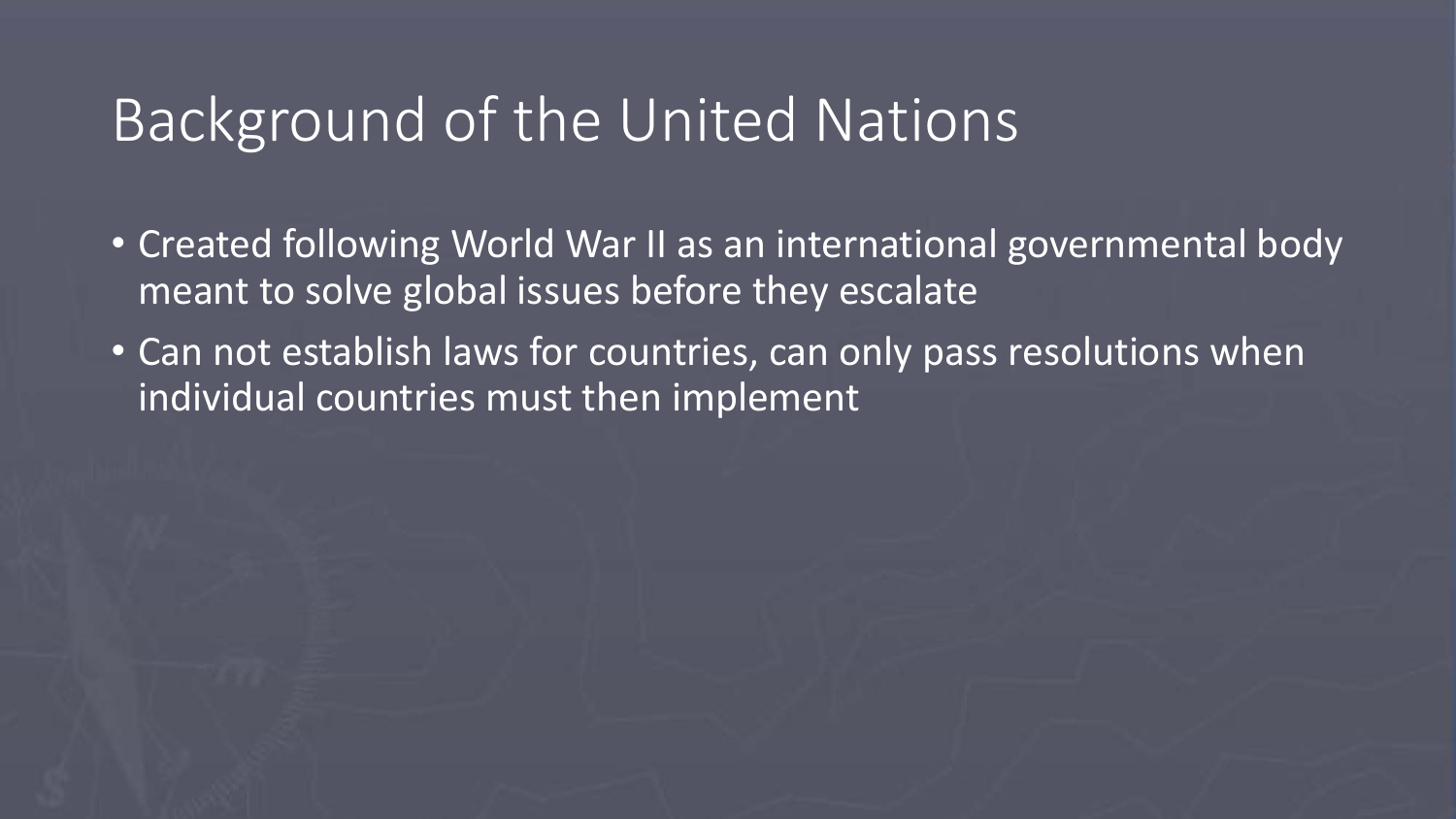#### Basic Pillars of The United Nations

#### • Peace and Security

- De-escalated conflicts in process and preventing future conflicts from occurring
- Development
	- Universally raising the standard of living for all
- Human Rights
	- A basic degree of freedom for all humans, in order to preserve human dignity and quality of life

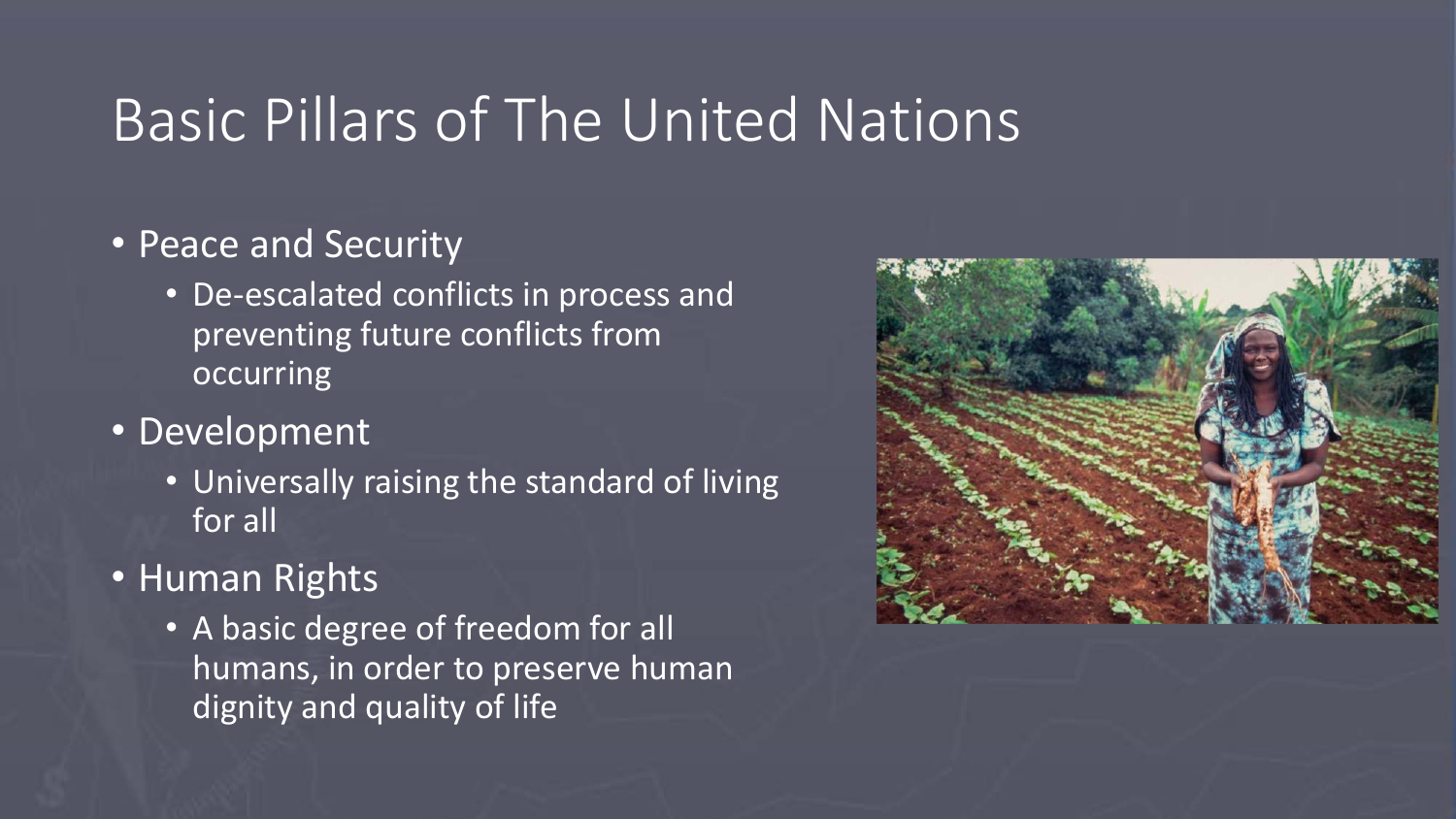## Environmental and Conservation arms of the United Nations

- UN Environment Programme (UNEP)
- Intergovernmental Panel on Climate Change (IPCC)
- UN Educational Scientific and Cultural Organization
- Good Will Ambassadors
- Among others including UN Forum on Forests and Commission on Sustainable Development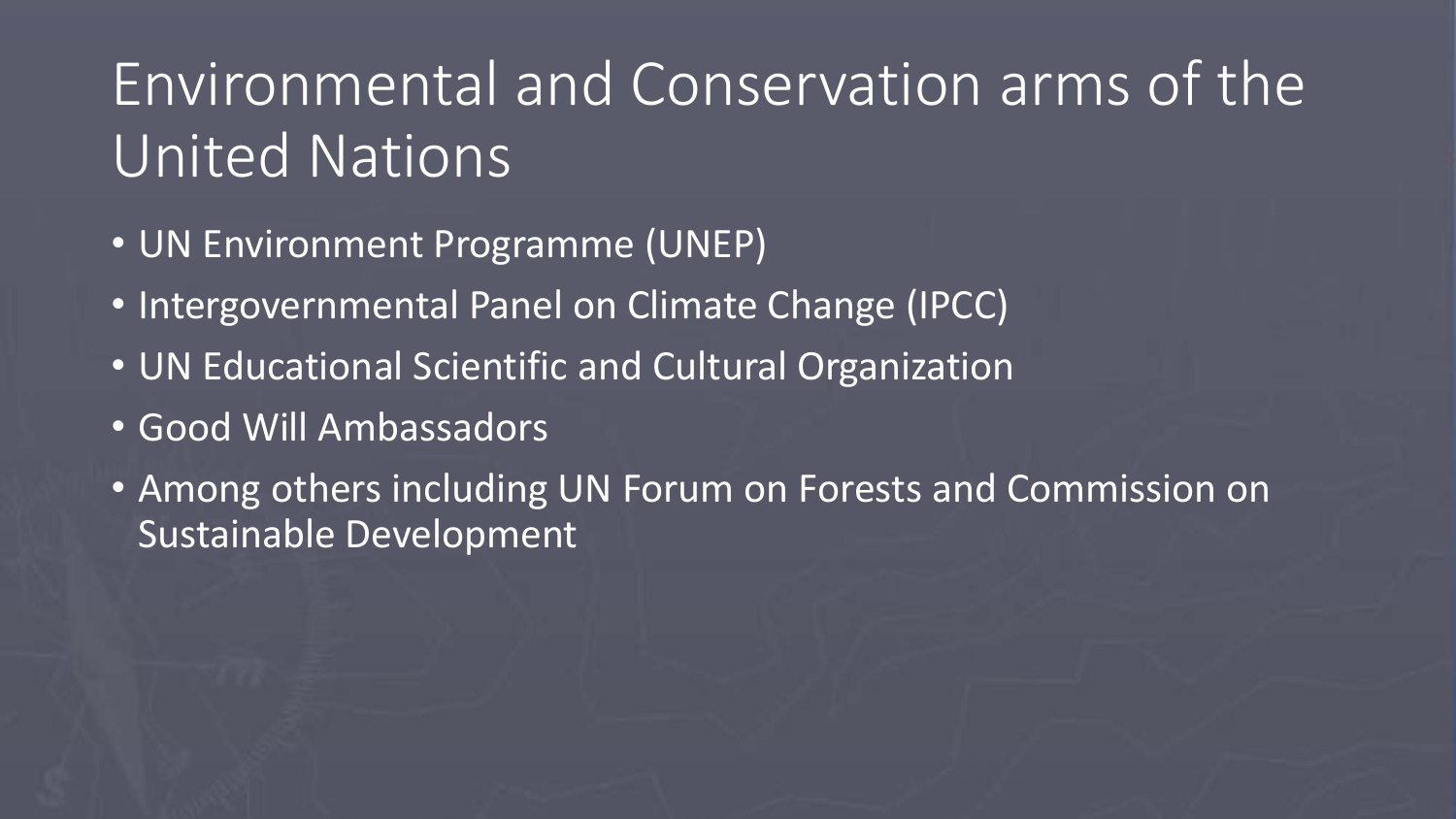# United Nations Environmental Programme (UNEP)

- Coordinates conservation efforts between countries
- Works with individual countries to establish programs to protect the environment in a sustainable and equitable way
- Seven areas of concern
	- Climate Change, Natural Disasters, Ecosystem Management, Environmental Governance, Chemicals and Waste, Resource Efficiency, & Environment in Review (Data-based decision making)

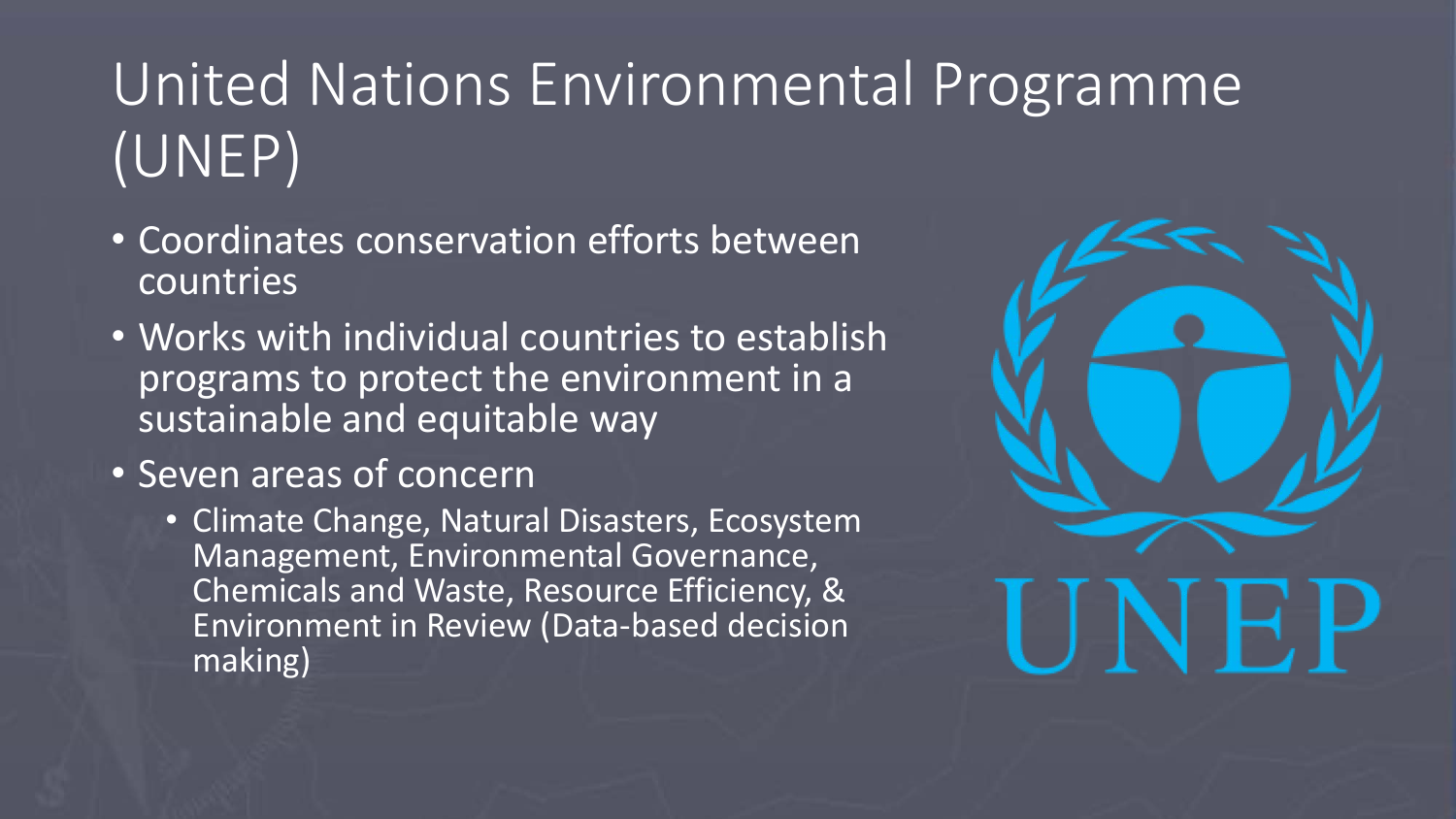# The Intergovernmental Panel on Climate Change (IPCC)

- United Nations division solely devoted to studying science of climate change
	- Made up of contributing scientists from 195 countries
	- Three working groups The Physical Science, Impacts adaptations and vulnerability, and Mitigation
- Produced findings to better inform countries in making decisions about their approaches to climate change
	- Publish reports on state of climate change
	- Suggests international climate talks like COP21 in Paris or Climate Action Summit



[ WG I ╳ WG II ╳WG II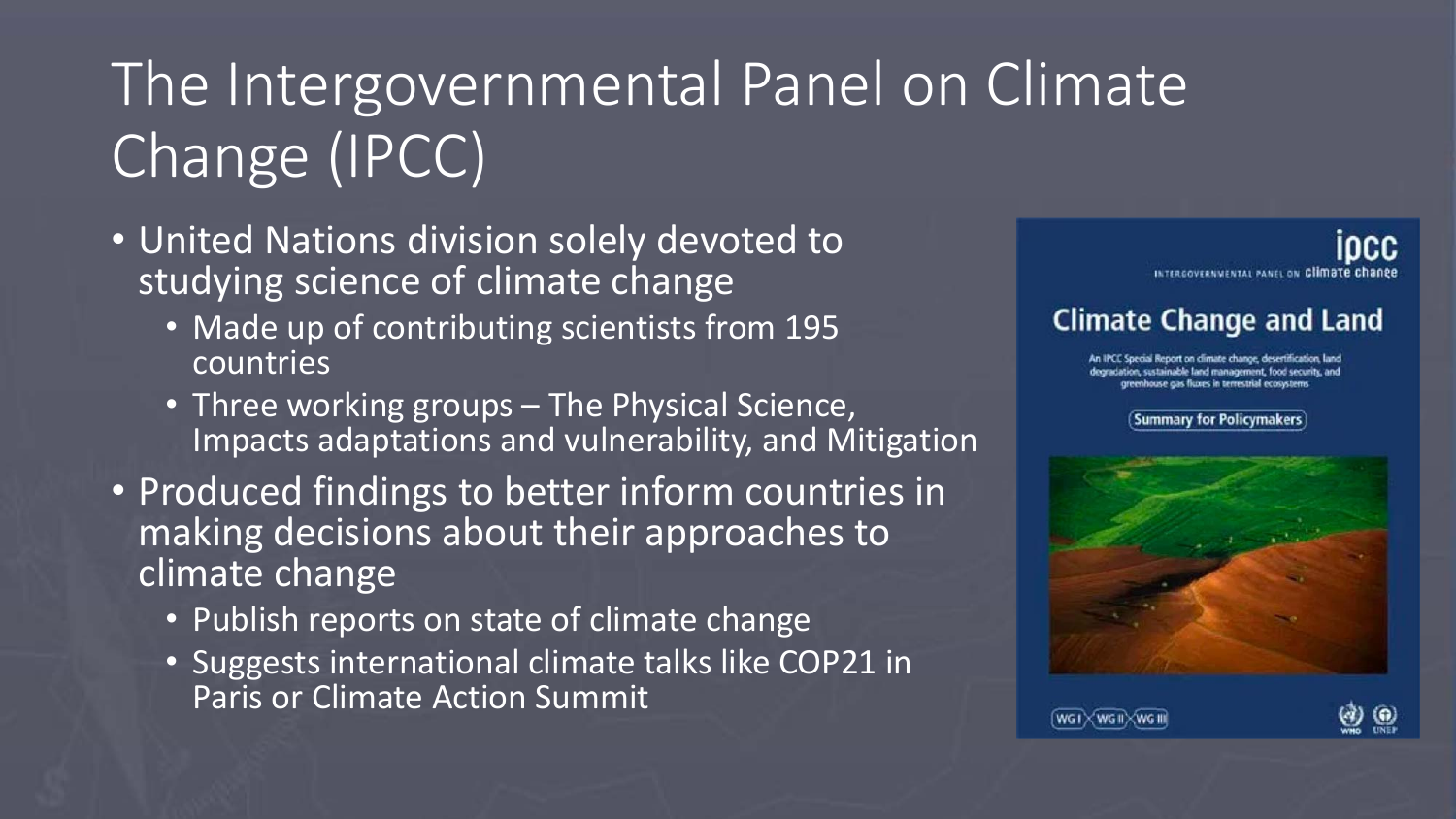## United Nations Educational Scientific and Cultural Organization

- Seeks to promote peace and development through cultural exchange
	- Promotes Heritage and mutual dignity of all cultures
- World Heritage Sites
	- Areas under UNESCO protection as having global significance to wider understanding of human experience